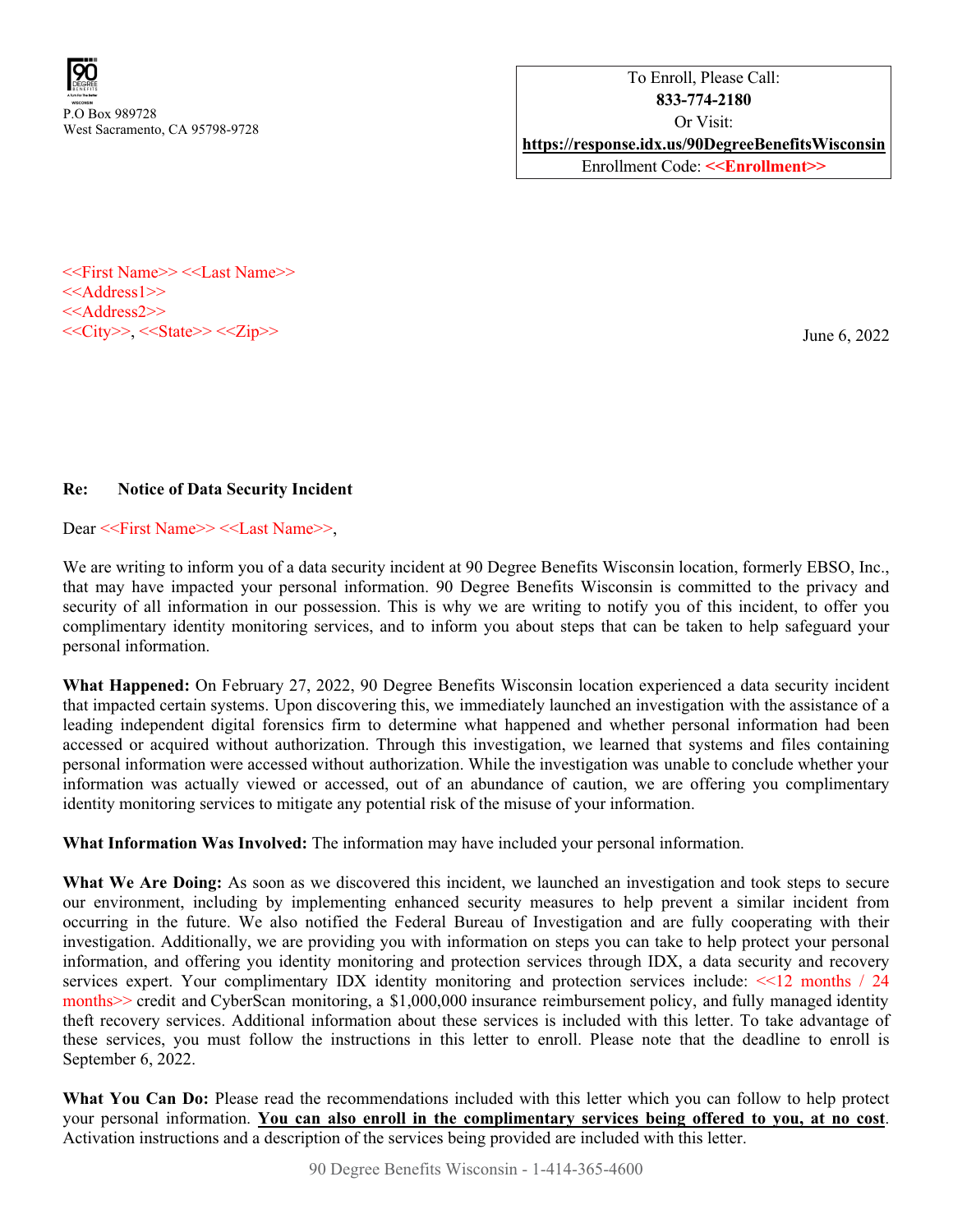For More Information: If you have questions or need assistance, please contact 833-774-2180, Monday through Friday from 8:00 a.m. to 8:00 p.m. Central Time, excluding major U.S. holidays. Our representatives are fully versed on this incident and can help answer questions you may have regarding the protection of your information. Please accept our sincere apologies and know that we deeply regret any inconvenience that this may cause you.

Sincerely,

Cindy Sheffield, CEO

90 Degree Benefits - Wisconsin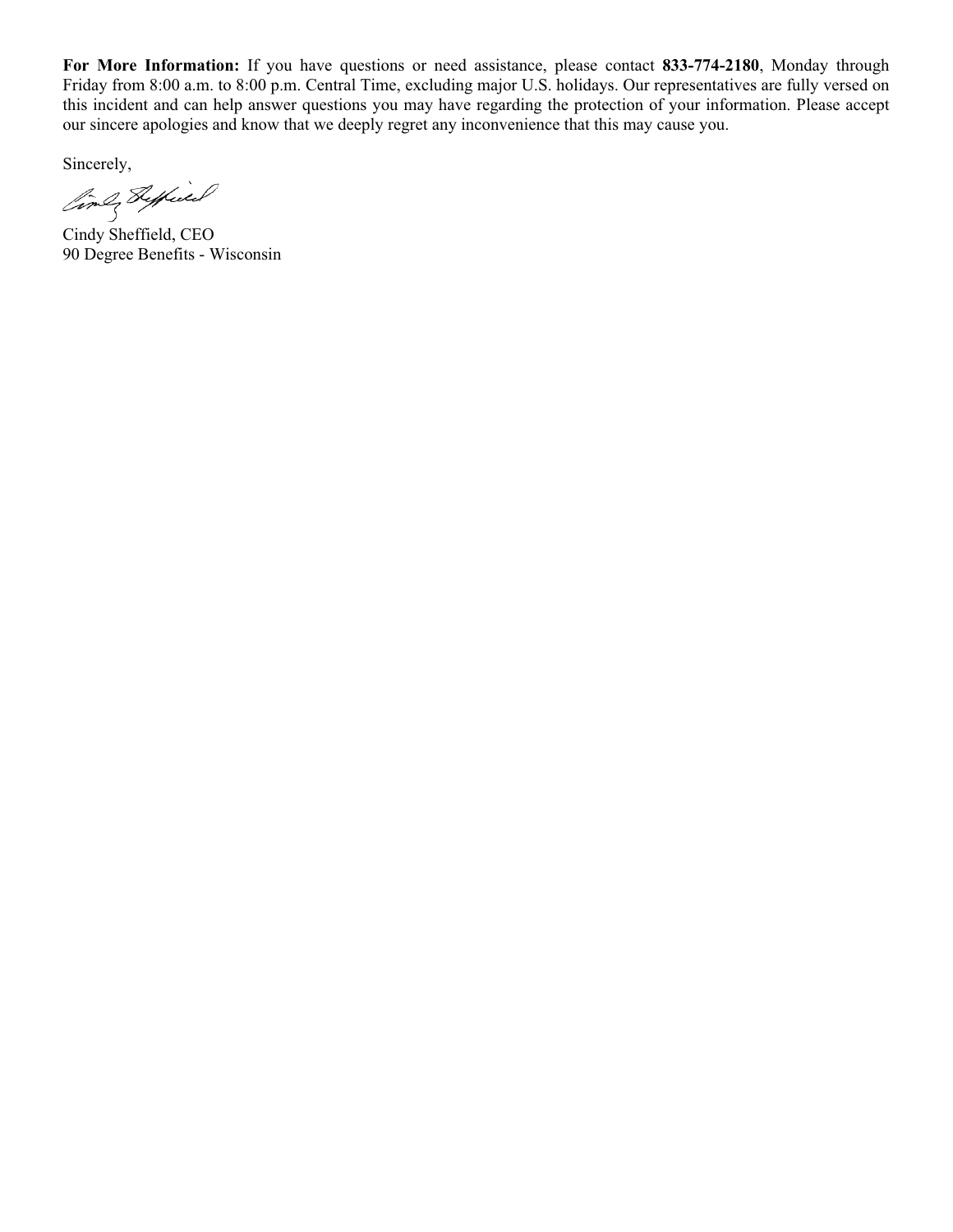## Steps You Can Take to Protect Your Personal Information

Review Your Account Statements and Notify Law Enforcement of Suspicious Activity: As a precautionary measure, we recommend that you remain vigilant by reviewing your account statements and credit reports closely. If you detect any suspicious activity on an account, you should promptly notify the financial institution or company with which the account is maintained. You also should promptly report any fraudulent activity or any suspected incidence of identity theft to proper law enforcement authorities, your state attorney general, and/or the Federal Trade Commission (FTC).

Copy of Credit Report: You may obtain a free copy of your credit report from each of the three major credit reporting agencies once every 12 months by visiting <http://www.annualcreditreport.com/>, calling toll-free 1-877-322-8228, or by completing an Annual Credit Report Request Form and mailing it to Annual Credit Report Request Service, P.O. Box 105281, Atlanta, GA 30348. You also can contact one of the following three national credit reporting agencies:

| Equifax           | Experian         | <b>TransUnion</b>  |
|-------------------|------------------|--------------------|
| P.O. Box 105851   | P.O. Box 9532    | P.O. Box 2000      |
| Atlanta, GA 30348 | Allen, TX 75013  | Chester, PA 19016  |
| 1-800-525-6285    | 1-888-397-3742   | 1-800-916-8800     |
| www.equifax.com   | www.experian.com | www.transunion.com |

Fraud Alert: You may want to consider placing a fraud alert on your credit report. An initial fraud alert is free and will stay on your credit file for at least one year. The alert informs creditors of possible fraudulent activity within your report and requests that the creditor contact you prior to establishing any accounts in your name. To place a fraud alert on your credit report, contact any of the three credit reporting agencies identified above. Additional information is available at [http://www.annualcreditreport.com.](http://www.annualcreditreport.com)

Security Freeze: You have the right to put a security freeze on your credit file for up to one year at no cost. This will prevent new credit from being opened in your name without the use of a PIN number that is issued to you when you initiate the freeze. A security freeze is designed to prevent potential creditors from accessing your credit report without your consent. As a result, using a security freeze may interfere with or delay your ability to obtain credit. You must separately place a security freeze on your credit file with each credit reporting agency. In order to place a security freeze, you may be required to provide the consumer reporting agency with information that identifies you including your full name, Social Security number, date of birth, current and previous addresses, a copy of your state-issued identification card, and a recent utility bill, bank statement or insurance statement.

Additional Free Resources: You can obtain information from the consumer reporting agencies, the FTC, or from your respective state Attorney General about fraud alerts, security freezes, and steps you can take toward preventing identity theft. You may report suspected identity theft to local law enforcement, including to the FTC or to the Attorney General in your state.

| <b>Federal Trade Commission</b><br>600 Pennsylvania Ave, NW<br>Washington, DC 20580<br>consumer.ftc.gov, and<br>www.ftc.gov/idtheft<br>1-877-438-4338 | <b>Maryland Attorney General</b><br>200 St. Paul Place<br>Baltimore, MD 21202<br>oag.state.md.us<br>1-888-743-0023 | <b>New York Attorney General</b><br>Bureau of Internet and Technology<br>Resources<br>28 Liberty Street<br>New York, NY 10005<br>1-212-416-8433 |
|-------------------------------------------------------------------------------------------------------------------------------------------------------|--------------------------------------------------------------------------------------------------------------------|-------------------------------------------------------------------------------------------------------------------------------------------------|
| <b>North Carolina Attorney General</b>                                                                                                                | <b>Rhode Island Attorney General</b>                                                                               | <b>Washington D.C. Attorney General</b>                                                                                                         |
| 9001 Mail Service Center                                                                                                                              | 150 South Main Street                                                                                              | 441 4th Street, NW                                                                                                                              |
| Raleigh, NC 27699                                                                                                                                     | Providence, RI 02903                                                                                               | Washington, DC 20001                                                                                                                            |
| ncdoj.gov                                                                                                                                             | http://www.riag.ri.gov                                                                                             | oag.dc.gov                                                                                                                                      |
| 1-877-566-7226                                                                                                                                        | 1-401-274-4400                                                                                                     | 1-202-727-3400                                                                                                                                  |

You also have certain rights under the Fair Credit Reporting Act (FCRA): These rights include to know what is in your file; to dispute incomplete or inaccurate information; to have consumer reporting agencies correct or delete inaccurate, incomplete, or unverifiable information; as well as other rights. For more information about the FCRA, and your rights pursuant to the FCRA, please visit https://www.consumer.ftc.gov/articles/pdf-0096-fair-credit-reportingact.pdf.